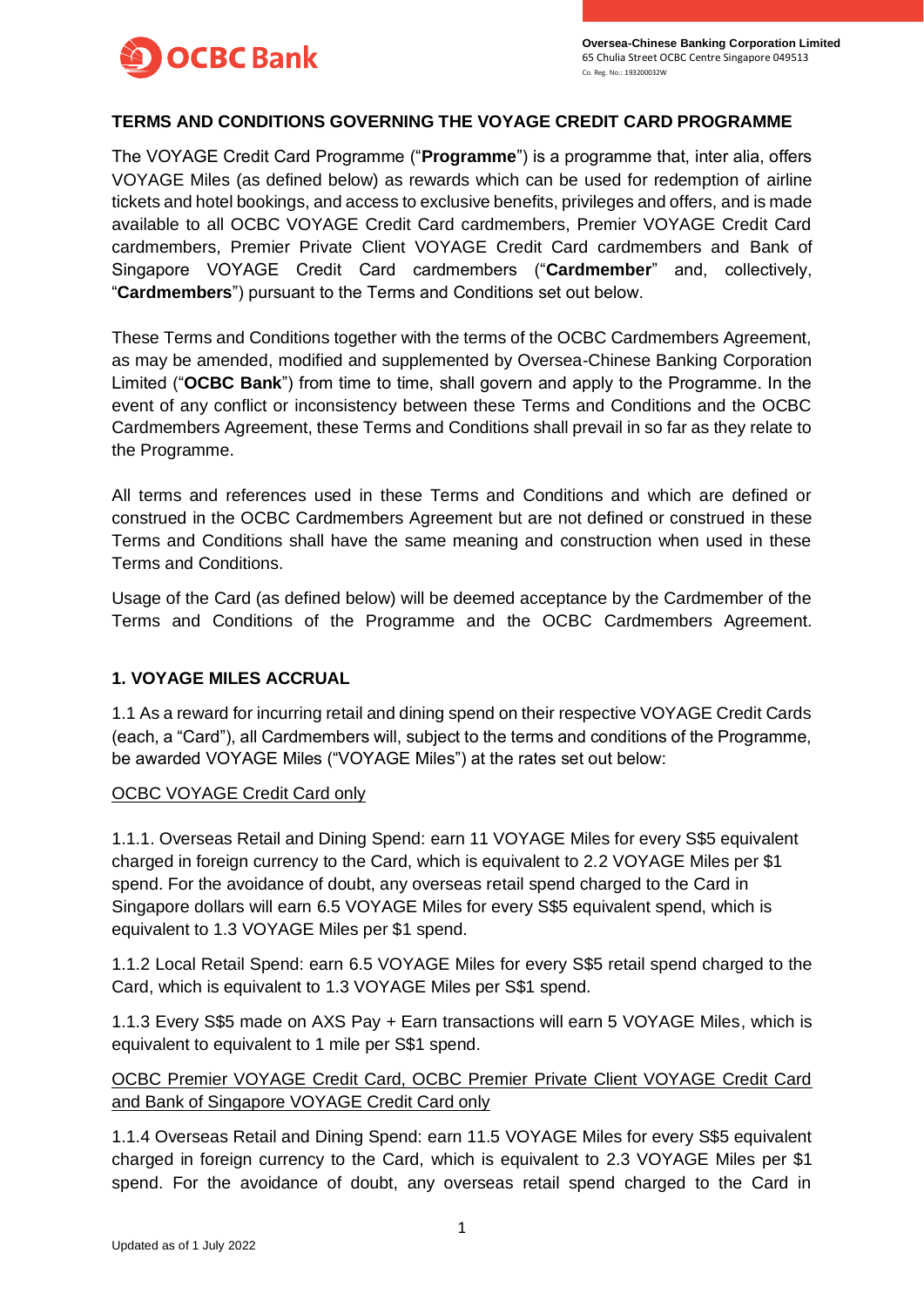

Singapore dollars will earn 8 VOYAGE Miles for every S\$5 equivalent spend, which is equivalent to 1.6 VOYAGE Miles per S\$1 spend.

1.1.5 Local Retail: earn 8 VOYAGE Miles for every S\$5 equivalent spend, which is equivalent to 1.6 VOYAGE Miles per \$1 spend.

1.1.6 VOYAGE Miles shall be awarded to the Cardmember based on the amount of each Card transaction charged to the Card Account, rounded down to the nearest whole number.

1.1.7 Every S\$5 made on AXS Pay + Earn transactions will earn 5 VOYAGE Miles, which is equivalent to 1 mile per S\$1 spend.

1.2 All VOYAGE Miles accrued have no expiration date.

1.3 For avoidance of doubt, all VOYAGE Miles earned shall be calculated based on each block of S\$5 charged to the Card per transaction, and Cardmembers shall not be entitled to any partial or pro-rated award of any VOYAGE Miles for any amount charged that does not amount to a S\$5 block. Amounts charged in multiple transactions will not be combined to make up a S\$5 block. As an illustration, a OCBC Premier VOYAGE customer who spends in foreign currency spend with an amount between S\$10 and S\$14.99 in a single transaction charged in foreign currency can earn 23 VOYAGE Miles (i.e. 11.5 VOYAGE Miles for each block of S\$5 spent). However, a customer who spends S\$4.90 in a single transaction charged in foreign currency, or who spends S\$2.50 in one transaction and S\$2.50 in another transaction charged in foreign currency, will not be awarded any VOYAGE Miles.

#### Excluded Transactions

1.4 No VOYAGE Miles will accrue if the Card spend was incurred in connection with any of the following spend categories:

1.4.1 All Card fees and charges, Card annual fees, membership fees, renewal fees, interest, late payment charges;

1.4.2 Balance Transfer or charges incurred for any Balance Transfer facility;

1.4.3 Cash-on-Instalment facility or charges incurred for any Cash-on-Instalment facility;

1.4.4 Instalment payment plan, extended payment plan, cash advances;

1.4.5 Financial transactions that includes financial services such as money transfers, money orders, traveller cheques and securities brokerage payments; and

1.4.6 Recurring payments for utilities and telecommunication services.

1.4.7 In addition, transactions made with the following Merchant Category Codes ("MCC") will not earn VOYAGE Miles:

| <b>Merchant</b><br><b>Description</b><br>Code<br>(MCC) | <b>Description</b>                                    |
|--------------------------------------------------------|-------------------------------------------------------|
| 4784                                                   | Tolls and Bridge Fees                                 |
| 4829                                                   | Wire Transfer Money Orders (WTMOs)                    |
| 4900                                                   | Utilities-Electric, Gas, Heating Oil, Sanitary, Water |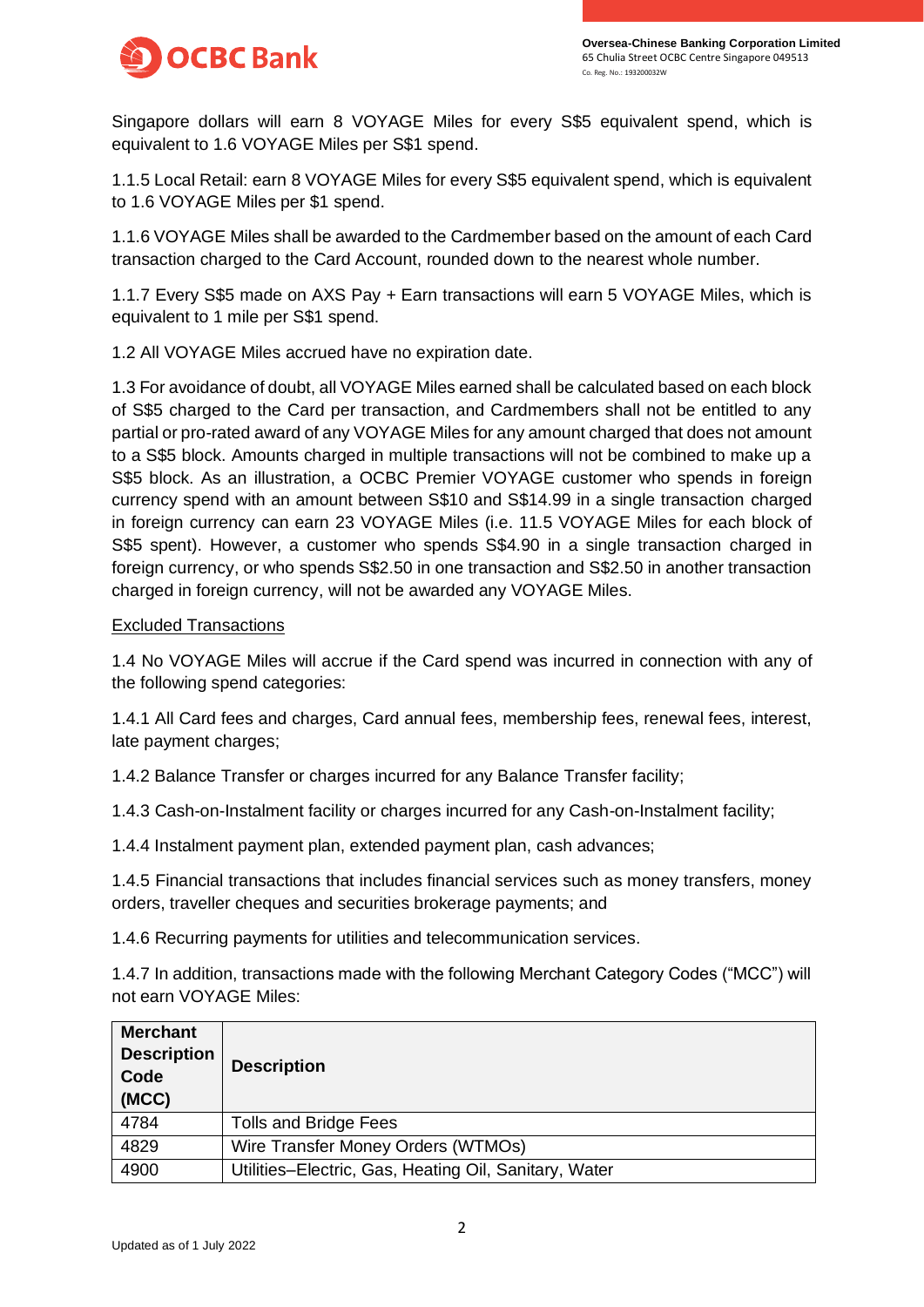

| 5047 | Medical, Dental, Ophthalmic and Hospital Equipment and Supplies          |
|------|--------------------------------------------------------------------------|
| 5199 | Nondurable Goods (Not Elsewhere Classified)                              |
| 5960 | <b>Direct Marketing Insurance Services</b>                               |
| 5993 | Cigars, Stores and Stands                                                |
| 6010 | Member Financial Institution–Manual Cash Disbursements                   |
| 6012 | Member Financial Institution–Merchandise and Services                    |
| 6051 | Quasi Cash-Merchant (Non-Financial Institutions - Foreign Currency, Non- |
|      | Fiat Currency, Cryptocurrency)                                           |
| 6211 | Securities-Brokers and Dealers                                           |
| 6300 | Insurance Sales, Underwriting and Premiums                               |
| 6513 | Real Estate Agents and Managers-Rentals                                  |
| 6540 | Non-Financial Institutions - Stored Value Card Purchase/Load             |
| 7349 | Cleaning, Maintenance and Janitorial Services                            |
| 7523 | Automobile Parking Lots and Garages                                      |
| 7995 | Gambling - Betting, including Lottery Tickets, Casino Gaming Chips, Off- |
|      | Track Betting, and Wagers at Race Tracks                                 |
| 8211 | Schools, Elementary and Secondary                                        |
| 8220 | Colleges, Universities, Professional Schools and Junior Colleges         |
| 8241 | Schools, Correspondence                                                  |
| 8244 | Schools, Business and Secretarial                                        |
| 8249 | Schools, Trade and Vocational                                            |
| 8299 | Schools and Educational Services-Not Elsewhere Classified                |
| 8398 | Organizations, Charitable and Social Service                             |
| 8651 | Organizations, Political                                                 |
| 8661 | Organizations, Religious                                                 |
| 8675 | <b>Automobile Associations</b>                                           |
| 8699 | Organizations, Membership-Not Elsewhere Classified (Labor Union)         |
| 9211 | Court Costs Including Alimony and Child Support                          |
| 9222 | <b>Fines</b>                                                             |
| 9223 | <b>Bail and Bond Payments</b>                                            |
| 9311 | <b>Tax Payments</b>                                                      |
| 9399 | Government Services-Not Elsewhere Classified                             |
| 9402 | Postal Services-Government Only                                          |
| 9405 | Intra-Government Purchases-Government Only                               |

1.4.8 We reserve the right to claw back any and all VOYAGE Miles previously awarded to you for any Insurance policy transactions placed on your Card if the policy is cancelled under the freelook period and/or pre-maturely terminated, regardless of whether the removal of such policy is initiated by you or the insurer.

1.4.9 Transactions to Singapore Government Public Hospitals including Non-Profit Hospitals, Community Hospitals and Polyclinics under the MCC 8062. For avoidance of doubt, you will still earn VOYAGE Miles for transactions to Private Hospitals (including, without limitation, Mount Elizabeth Hospital/Mount Alvernia Hospital/Farrer Park Hospital/Gleneagles Hospital/Thomson Medical Centre/Parkway East Hospital/Raffles Hospital) for all applicable Cards.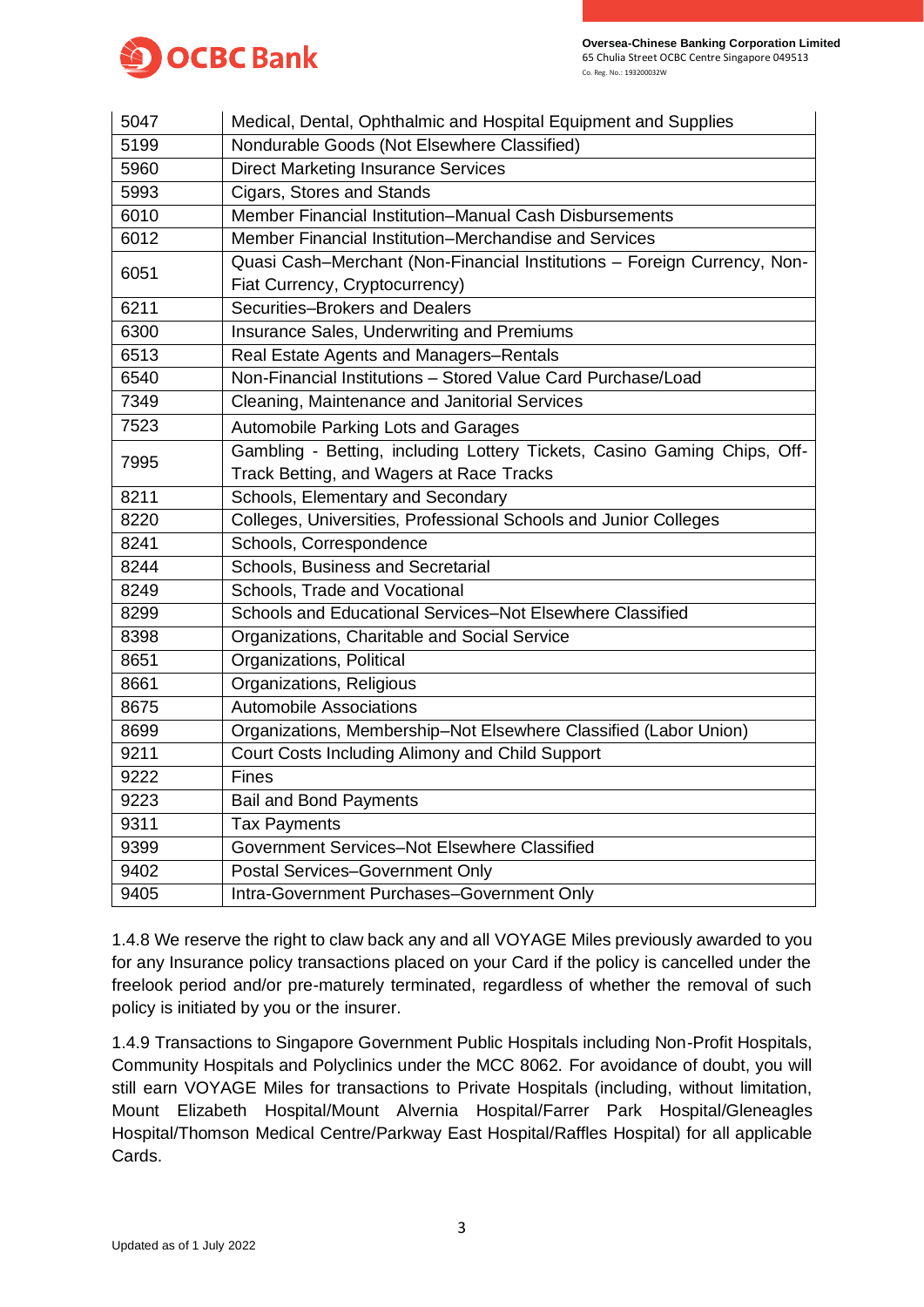

1.4.10 Transactions under Transportation and Tolls MCC 4111/4121/4131 except for transactions with Grab Transport, Gojek and licensed taxi operators (including, without limitation, Comfort/Citycab/ Transcab/SMRT Taxi/ Premier Taxi/ Prime Taxi/ HDT Taxi). For avoidance of doubt, you will still earn VOYAGE Miles for transactions with Grab Transport, Gojek and licensed taxi operators (including, without limitation, Comfort/Citycab/ Transcab/ SMRT Taxi/ Premier Taxi/ Prime Taxi/ HDT Taxi) for all applicable Cards.

1.4.11 Funds to prepaid accounts and merchants who are categorised as "payment service providers", which include (without limitation) EZ-Link, NETS FlashPay, eNETS, SAM, Transit Link, AXS, GrabPay, Youtrip, Shopee Pay and Singtel Dash. The exclusions are not exhaustive and may be subject to changes from time to time. OCBC Bank has the absolute discretion to determine whether any prepaid account or merchant is considered a "payment service provider".

1.4.12 Transactions made with any "professional services provider" which includes and not limited to GOOGLE Ads, Facebook Ads, Amazon Web Services, MEDIA TRAFFIC AGENCY INC. OCBC Bank has the absolute discretion to determine which provider is considered a "professional services provider".

1.4.13 The list of exclusions are not an exhaustive list and are subject to changes from time to time.

1.5 OCBC Bank reserves the right to revoke, deduct and/or recompute any VOYAGE Miles awarded in the event a Cardmember fails to effect due payment for the Card transactions and/or if the account is closed or terminated by the Cardmember or OCBC Bank, as the case may be.

1.6 OCBC Bank reserves the right at any time without giving any reason or notice to the Cardmember to claw-back, deduct, withdraw or cancel any VOYAGE Miles or other rewards/rebates awarded to the Cardmember for any reason whatsoever, and without any liability to the Cardmember.

1.7 OCBC Bank reserves the right at any time without giving any reason or notice to the Cardmember to debit, charge and/or deduct from any of the Cardmember's accounts with OCBC Bank and/or demand the Cardmember to repay or compensate to OCBC Bank, the monetary value equivalent of any VOYAGE Miles or other rewards/rebates awarded to the Cardmember, for any reason whatsoever, and without any liability to the Cardmember. Further, if any Cardmember wishes to close his/her Card Account but such Card Account has an insufficient or negative VOYAGE Miles (or such other reward/rebate) balance for any reason whatsoever, OCBC Bank reserves the right to debit, charge and/or deduct from any of the Cardmember's accounts with OCBC Bank, and/or demand the Cardmember to repay or compensate to OCBC Bank, the monetary value equivalent of the amount of VOYAGE Miles (or such other reward/rebate) in deficit. OCBC Bank reserves the right to determine and revise from time to time the rate of conversion used for the purpose of computing the monetary value equivalent of the VOYAGE Miles (or such other reward/rebate) to be deducted.

1.8 No person shall be entitled to any payment or compensation whatsoever in respect of any claw-back, deduction, withdrawal or cancellation of any VOYAGE Miles or other rewards/rebates awarded to the Cardmember, or any debit, charge or deduction or demand for the monetary value equivalent of any VOYAGE Miles (or such other reward/rebate), made by OCBC Bank, for any reason whatsoever.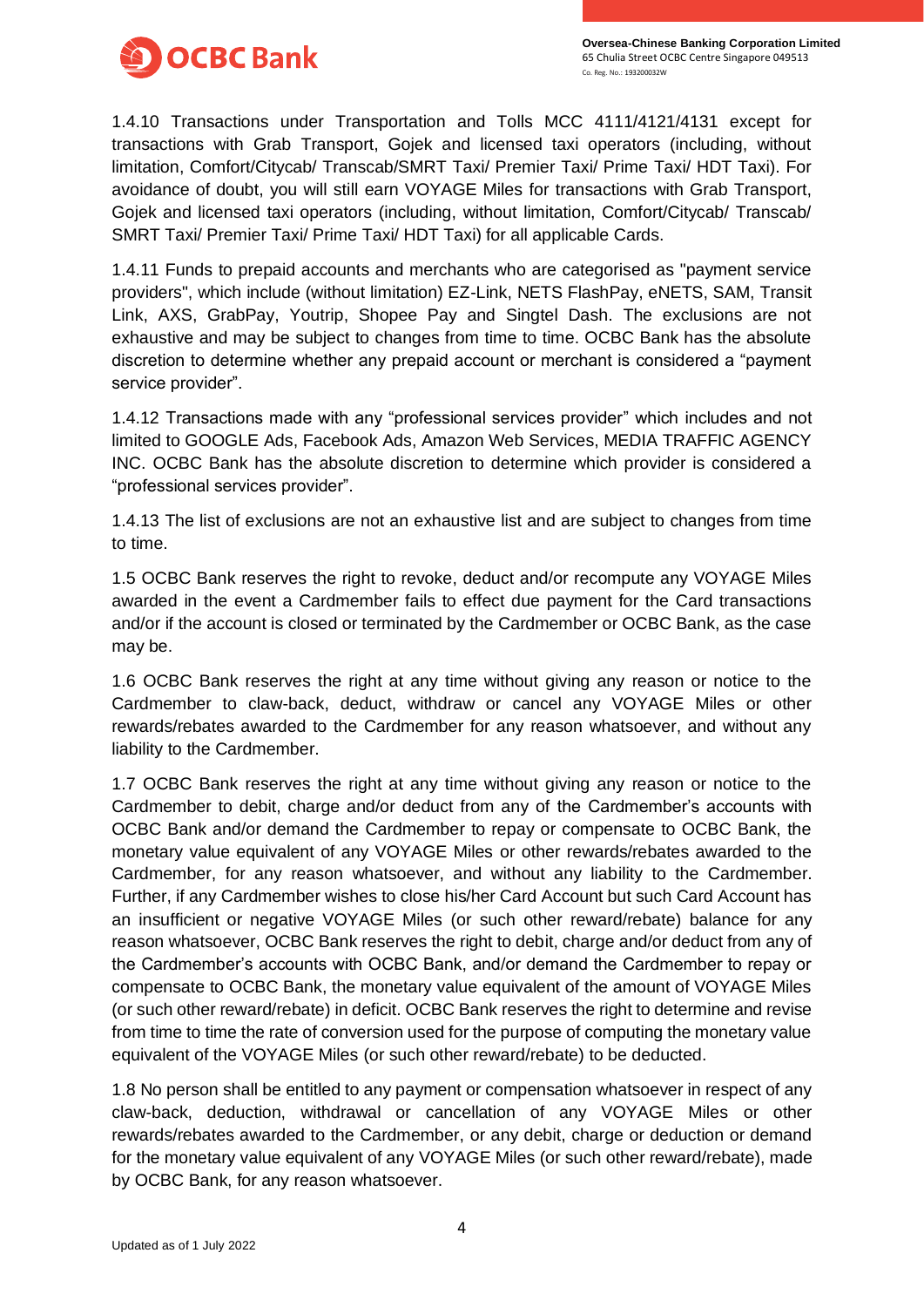

1.9 The VOYAGE Miles cannot be transferred, assigned or carried on to any other card issued by OCBC Bank.

1.10 A sign up/renewal bonus ("Bonus") as determined by OCBC Bank at OCBC Bank's absolute discretion will be awarded to Cardmember within 24 hours of the non-refundable S\$488 Annual Service Fee charge. For the avoidance of doubt, the S\$488 Annual Service Fee will be charged upon the approval of Card and at the renewal date and will be reflected in the relevant VOYAGE Card statement. For the avoidance of doubt, the S\$488 Annual Service Fee is payable once OCBC Bank has approved the issuance and at the subsequent annual anniversary dates of the Card to a Cardmember and such Cardmember is liable to pay such fees regardless of whether he/she decides to cancel or terminate the Card at any point in time.

1.11 The VOYAGE Miles awarded, including any Bonus awarded by OCBC Bank, to each Main/Principal Cardmember will be reflected in the relevant Main/Principal Cardmember's monthly Card statement, and will also be available for viewing via OCBC Rewards Portal at www.ocbc.com/rewards or on OCBC Internet Banking/Mobile Banking at [www.ocbc.com/login.](http://www.ocbc.com/login)

### **2. TRANSFER SERVICE ("SERVICE")**

2.1 The one-way Service is available at a discounted rate of S\$45 to all Main/Principal Cardmembers. This Service is only available for use by Cardmembers for transfers between Cardmember's residential address in Singapore registered with OCBC Bank and any authorised airports or authorised points of entry/departure, which include:

- 2.1.1 Changi International Airport Terminals 1, 2, 3 and 4
- 2.1.2 Seletar Airport
- 2.1.3 Marina Bay Cruise Centre
- 2.1.4 Singapore Cruise Centre
- 2.1.5 Tanah Merah Ferry Terminal
- 2.1.5 Queen Street Bus Terminal

2.2 Each Main/Principal Cardmember shall be entitled to book the Service. This entitlement is not transferable, and the Main/Principal Cardmember must be present for each Service. The Main/Principal Cardmember must book the one-way service either through STACK (OCBC Pay Anyone > Rewards Exchange), or emailing or calling VOYAGE Exchange at least 48 hours in advance before the anticipated time of arrival at the airport. The VOYAGE Exchange email is voyage@voyagemiles.com and hotline is +65 6593 9999 or such other number as may be notified by OCBC Bank from time to time. Upon the confirmation of the booking of the Service, Cardmembers will receiving a confirmation notice via email or such other mode of communication as may be determined by OCBC Bank from time to time.

2.3 The default vehicle used for the Service will be a 4-seater Mercedes. The default vehicle is subject to availability and may be subject to change without prior notice. The actual vehicle used for the Service may vary or differ and may be subject to change without prior notice.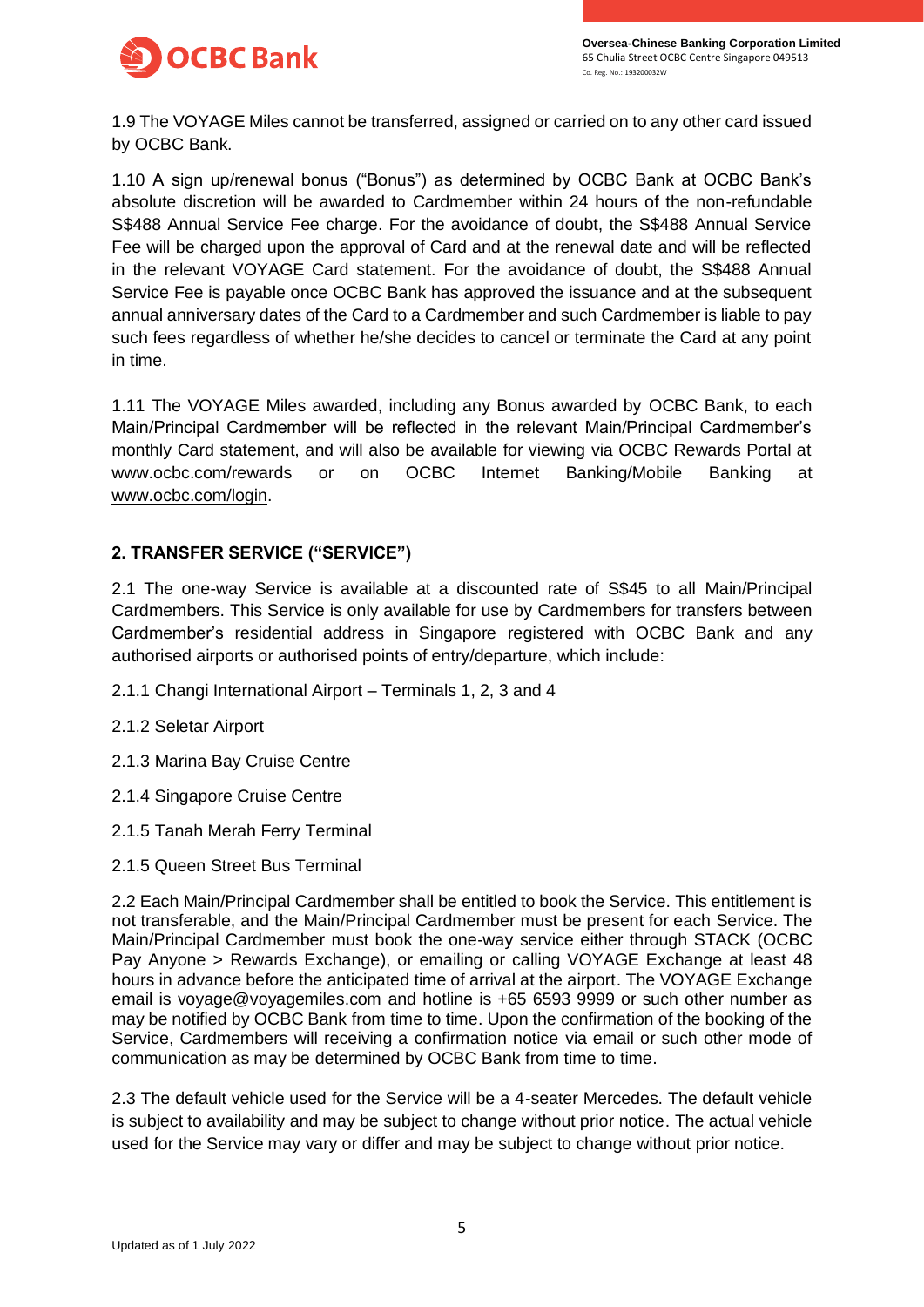

2.4 If a 7-seater Toyota Velfire is requested, 500 VOYAGE Miles will be deducted from Cardmember's Card Account. In the event of insufficient VOYAGE Miles, S\$10 will be charged in place of the deduction of 500 VOYAGE Miles.

2.5 Excess charges incurred on the Service (if any), must be charged by the Cardmember to the Card.

2.6 Any changes or cancellations to any Service booking must be communicated to OCBC Bank through the VOYAGE Exchange email or hotline at least 48 hours prior to the Cardmember's pick-up time as stated in the booking. Late cancellations (less than 48 hours before designated pick-up time) and no shows will be charged to Cardmember at S\$60 per booking.

2.7 A grace period of 15 minutes waiting time will be given for any Service booking. Thereafter, excess minutes will be rounded up in blocks of 15 minutes. Each block of 15-minute waiting time will be charged at S\$10. If the waiting time exceeds 45 minutes (including the 15-minute grace period), the booking will be considered as cancelled and S\$60 cancellation fee shall apply.

2.8 Extra stop service will only be provided at the Main/Principal Cardmember's prior request when making the booking at a rate of 1,500 VOYAGE Miles per stop. In the event of insufficient VOYAGE Miles, S\$20 will be charged per stop in place of the deduction of 1,500 VOYAGE Miles, provided that the stops requested for are on the way to the final destination (guideline: within 5km deviation from the routing).

2.10.1 If a Cardmember charges at least S\$5,000 (or its equivalent) in the eligible spend categories as detailed in section 1.4 on his/her Card within a calendar month, the Main/Principal Cardmember will be awarded with one complimentary one-way Service when the Cardmember's spend hits S\$5,000. The Cardmember will enjoy an additional complimentary one-way Service if an additional S\$5,000 (or its equivalent) in the eligible spend categories as detailed in section 1.4 is charged on his/her Card in the same calendar month (i.e. the total charged to the Cardmember's Card in eligible spend categories in the month is S\$10,000 or more). The maximum number of complimentary one-way Service a Main/Principal Cardmember can receive each month is two. This complimentary one-way Service is valid for three months from the date of award (the "validity period") and can be utilised any time within the validity period unless otherwise stated. For the avoidance of doubt, if other charges are incurred in connection with the Service by the Cardmembers (e.g. he uses the Service more than twice in the same month, any midnight surcharges, extra stop service charges etc), the Cardmember will continue to be liable for such charges incurred. Any such charges will be reflected with charge description and date of service. The complimentary oneway Service is non-cumulative and will lapse if not utilised by the Cardmember within the validity period. If the complimentary one-way Service accumulated by the Main/Principal Cardmember has been fully utilised, or lapsed as it was not utilized during the validity period and has expired, 3,000 VOYAGE Miles or S\$45 will be charged automatically to the Main/Principal Cardmember's Card upon booking of the Service.

2.10.2 Determination as to whether the S\$5,000 (for one complimentary one-way Service) or S\$10,000 (for a total of two complimentary one-way Service) eligible spend requirement has been met shall be determined by the transactions conducted in the relevant month (transaction date(s) based on Singapore Timing (UTC+08:00)). For avoidance of doubt, the date on which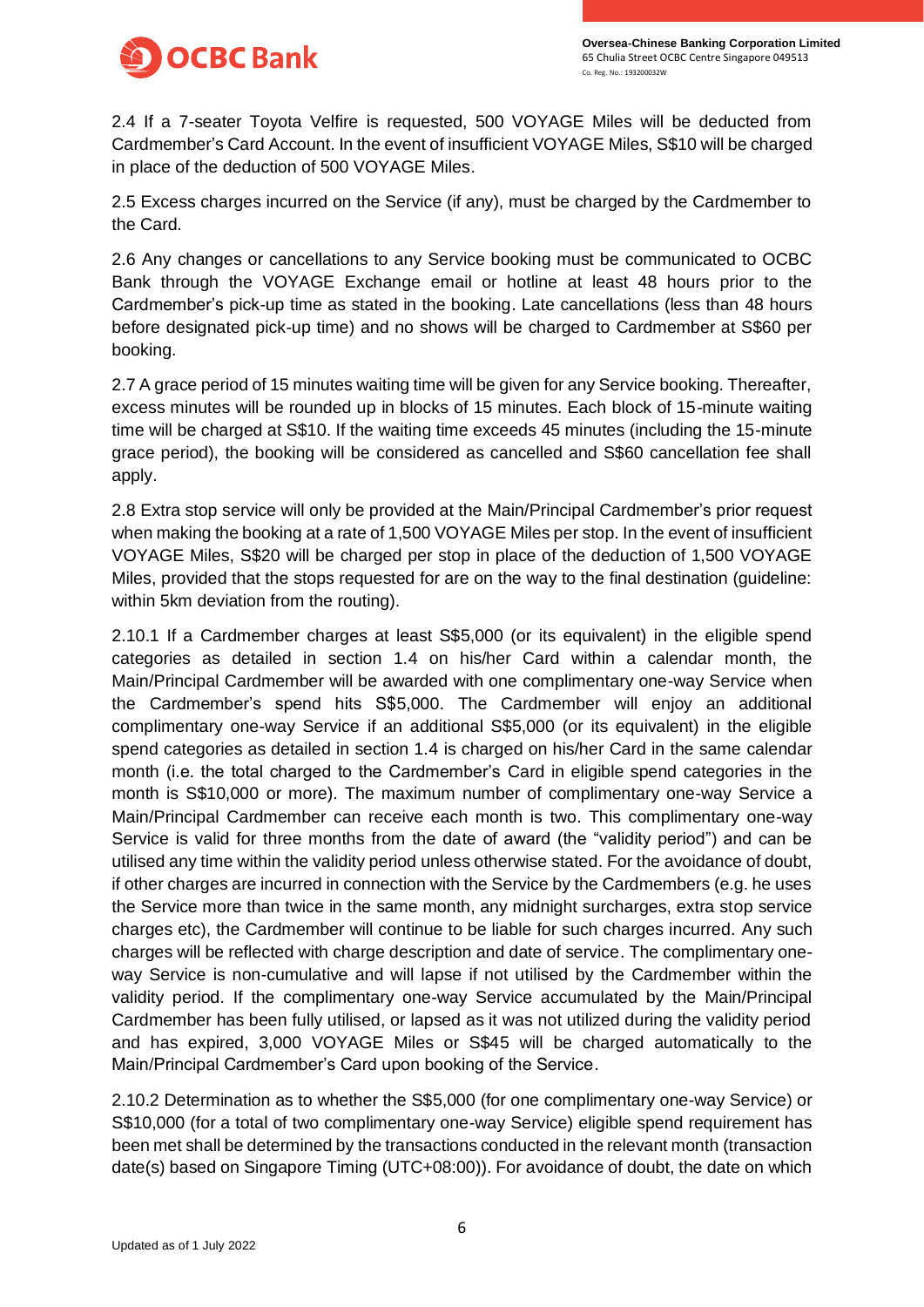

a transaction is submitted or posted may differ from the actual date that transaction was made and OCBC Bank bears no liability for any late submission or transaction posting of any purchase by any merchant that might affect the calculation of the eligible spend. Any transactions charged to the Card but which have yet to be posted to the Card account will not be taken into account to calculate whether the eligible spend requirement has been met. The complimentary one-way Service will be awarded to the Cardmember's account in the OCBC Rewards Portal at<https://internet.ocbc.com/rewards> as "Limo Rides" once the eligible spend requirement has been met. The Cardmember's available "Limo Rides" balances will be shown in the Cardmember's account in the OCBC Rewards Portal at [https://internet.ocbc.com/rewards,](https://internet.ocbc.com/rewards) or via OCBC Internet Banking at [www.ocbc.com/login,](http://www.ocbc.com/login) and will also be displayed on the Cardmember's monthly Card statement.

### **3. VOYAGE MILES REDEMPTION**

3.1 VOYAGE Miles that have been accrued by Cardmembers can be used by Cardmembers to redeem airline tickets, hotel accommodations and/or other travel related arrangements made available for redemption from time to time (collectively, "Travel Arrangements"). The Cardmember may only redeem those VOYAGE Miles registered and credited to the Cardmember's Card account at the time of making the redemption. The records of OCBC Bank shall be conclusive evidence in respect of the number of VOYAGE Miles registered and credited the Cardmember's Card account.

3.2 Cardmembers can submit their VOYAGE Mile redemption request via Travel with OCBC or by calling the VOYAGE Exchange Hotline (+65 6593 9999) which is managed by the Concierge. The fulfilment of any VOYAGE Miles redemption request is subject to the availability of the Travel Arrangements requested for.

3.3 Where a Travel Arrangement is fulfilled in part by the redemption of VOYAGE Miles and in part by monetary payment, the Cardmember shall fulfil the monetary payment component of the VOYAGE Mile redemption request by charging the outstanding amount to his Card account.

3.4 All VOYAGE Miles redemption requests made by any Cardmember shall be binding on such Cardmember and OCBC Bank shall be entitled to act and rely on such instructions.

3.5 If Cardmembers need to cancel or amend their VOYAGE Miles redemption request, they can call the VOYAGE Exchange Hotline (+65 6593 9999) to make this request. If the cancellation or amendment request can be accommodated, OCBC Bank shall (where applicable), arrange for the relevant VOYAGE Miles or monies to be credited back to the Cardmember's Card account.

If the cancellation or amendment request cannot be accommodated, all Cardmembers agree to be bound by the terms of their original VOYAGE Miles redemption request.

3.6 Each Cardmember may be charged an administration fee for the processing and handling of any cancellation or amendment VOYAGE Miles redemption request. Please call the VOYAGE Exchange Hotline (+65 6593 9999) for more information about such fees.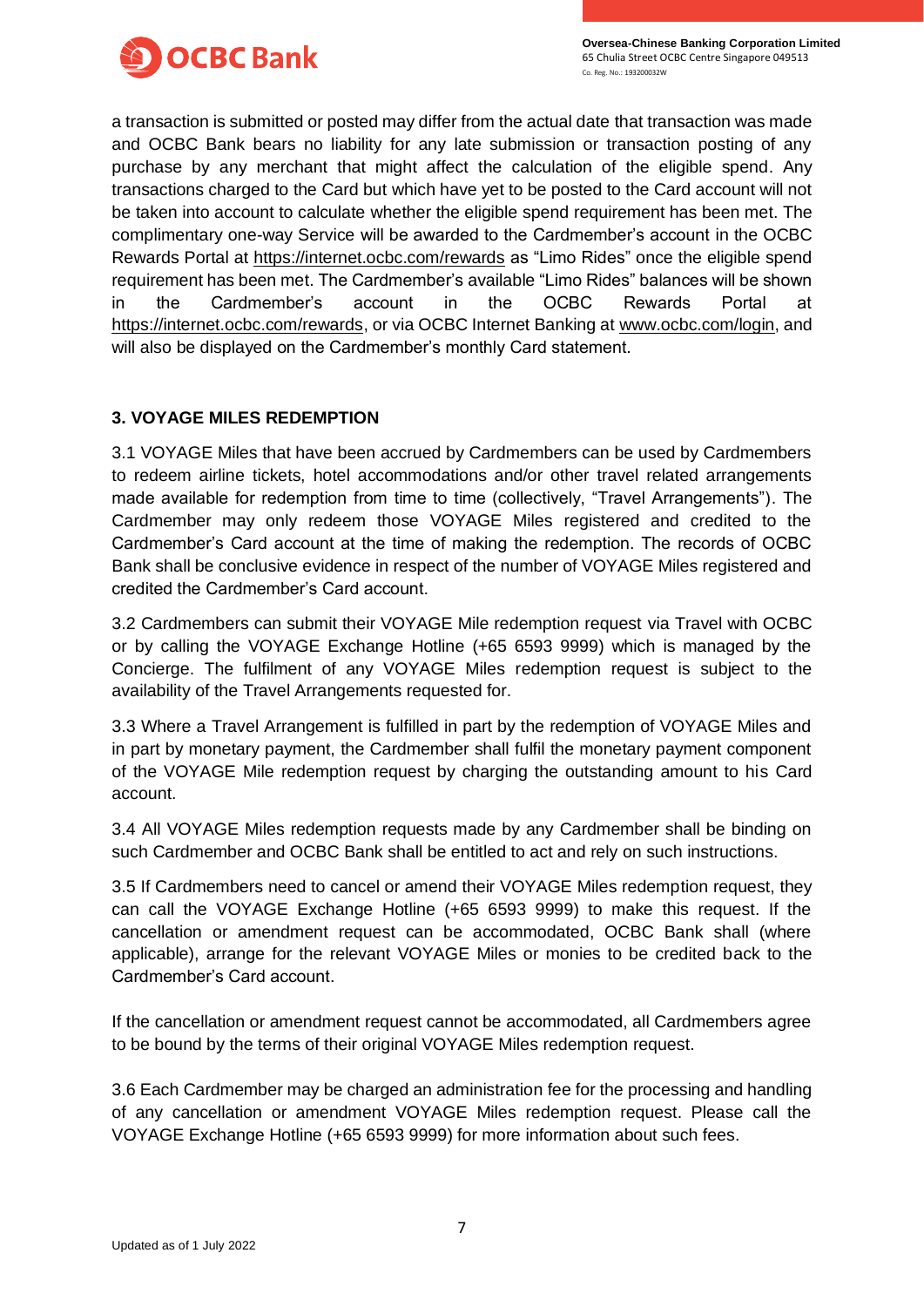

3.7 A SMS will be sent to Cardmembers once their VOYAGE Mile redemption request has been approved.

#### **4. KRISFLYER MILES REDEMPTION PROGRAMME**

4.1 This programme enables Cardmembers to convert their VOYAGE Miles to miles under the KrisFlyer Programme. To participate in the KrisFlyer Programme, Cardmembers must be enrolled in the KrisFlyer Programme. Participation in the KrisFlyer miles redemption programme is subject to the terms and conditions of the Singapore Airlines' KrisFlyer Programme.

4.2 A Cardmember who is enrolled in the KrisFlyer Programme can effect mile transfers at the conversion rate(s) as listed in the catalogue posted on www.ocbc.com/rewards or such other website as OCBC Bank may deem appropriate (the "Catalogue"), or such other rate(s) as OCBC Bank may specify from time to time.

4.3 All KrisFlyer miles transferred by a Cardmember must be to his/her own individual KrisFlyer Programme account bearing his/her own name.

4.4 Once a redemption request for KrisFlyer miles has been submitted to OCBC Bank by a relevant Cardmember, cancellation of redemption and/or refund of conversion fee shall not be entertained or allowed.

4.5 Cardmembers understand and agree that the process of conversion of VOYAGE Miles to KrisFlyer miles shall take approximately 21 working days. Notwithstanding anything stated herein, OCBC Bank shall not be liable for any delay in the conversion process for any reason whatsoever (including without limitation, delay due to incorrect information in the system or due to system constraints and errors). Urgent requests or cancellations will strictly not be entertained.

4.6 OCBC Bank shall not be responsible for any fraud or unsuccessful transfers. In the latter case, a Cardmember's VOYAGE Miles and the conversion fee will be refunded to his/her card account, as appropriate.

4.7 Notwithstanding anything to the contrary, OCBC Bank shall not be responsible for any Cardmember's miles that have been successfully transferred from VOYAGE Miles to Krisflyer Miles.

4.8 For the avoidance of doubt, VOYAGE Miles will be transferred to the KrisFlyer membership account and it is each Cardmember's responsibility to provide all accurate and valid information (including without limitation the correct KrisFlyer membership number) to effect the transfer. Notwithstanding anything to the contrary, OCBC Bank shall not be responsible for any losses, damages, claims, expenses, fees or liabilities howsoever incurred or suffered by any Cardmember in relation to or as a result of the transfer of any VOYAGE Miles to the relevant Cardmember's KrisFlyer membership account.

# **5. PLAZA PREMIUM LOUNGE PROGRAMME ("PLAZA PREMIUM LOUNGE PROGRAMME")**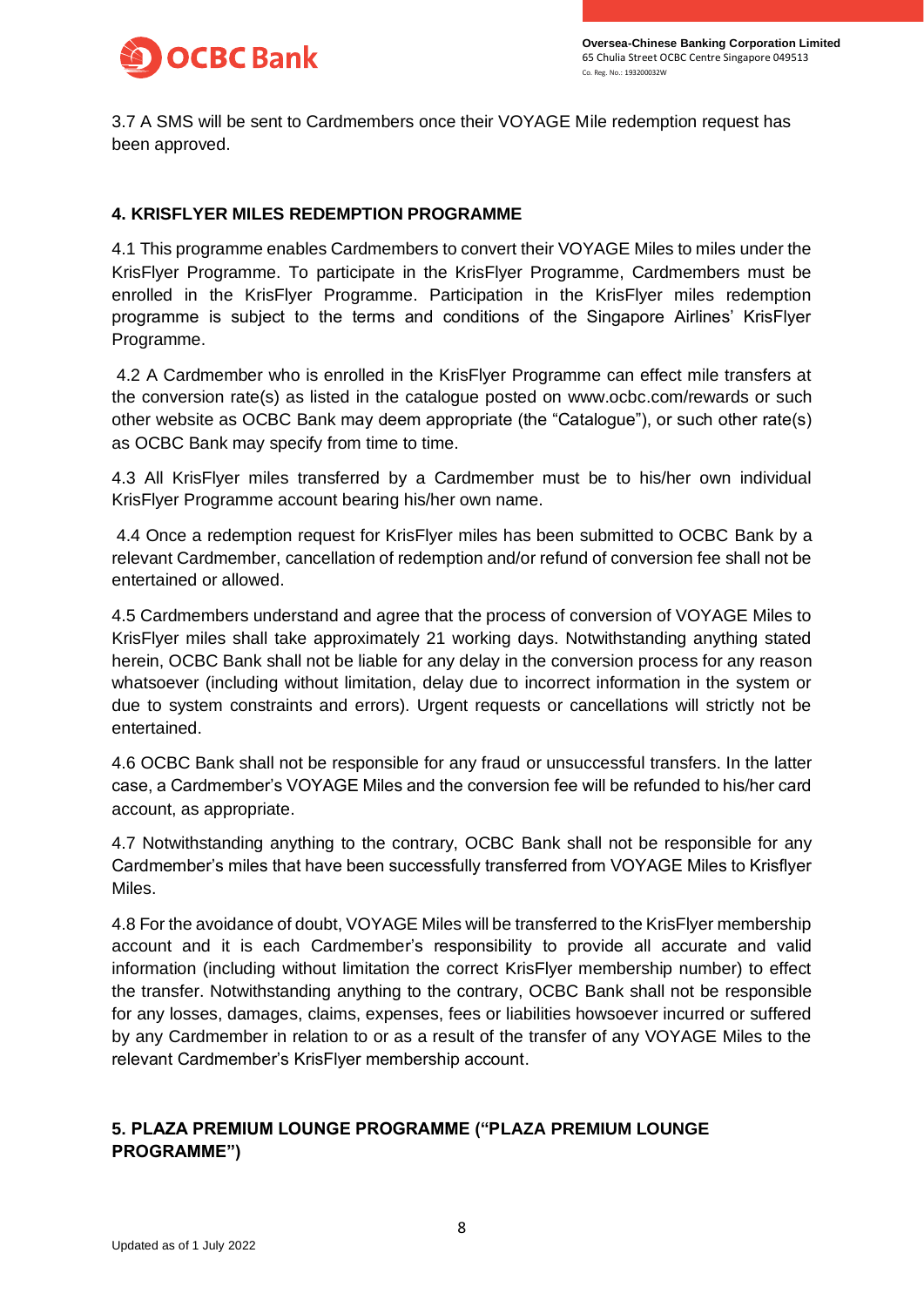



5.1 As part of the benefits under the VOYAGE Credit Card Programme, the Cardmember will have access to selected airport lounges and receive certain benefits and services pursuant to the terms of the Plaza Premium Lounge Programme. Details of such benefits and services can be found on http://www.plaza-network.com.

5.2 The Cardmember will be able to gain access to the Plaza Premium Lounge by presenting the Card. The Plaza Premium Lounge staff will check the validity date of the Card and match the Cardmember's name with boarding pass of the same date.

5.3 The Cardmember will be entitled unlimited complimentary visits to selected Plaza Premium Lounge (click [here](https://www.ocbc.com/iwov-resources/sg/ocbc/personal/pdf/cards/voyage-lounge-locations.pdf) for full lounge listing) each Card Anniversary Year unless otherwise communicated via official communications from OCBC Bank e.g SMS, updates on ocbc.com/voyage etc. Visits by the Cardmember's accompanying guest, if applicable during the Card Anniversary Year will be charged a rate of US\$36 per visit. Accompanying infant (aged 2 below) is free of charge.

5.4 The participation by the Cardmember in the Plaza Premium Lounge Programme may be subject to such fees or charges as may be imposed by OCBC Bank from time to time. In addition, the Cardmember agrees that he/she will be liable to all costs, expenses and fees (including without limitation, all taxes and levies) incurred in connection with the use of the Plaza Premium Lounge Programme.

5.5 The Cardmember agrees that access to the Plaza Premium Lounge is subject to the Plaza Premium Lounge Programme's Condition of Use (the "Condition of Use"), which is available on at http://www.plaza-network.com. OCBC Bank has no control over the opening times, facilities, service or personnel of any of the Plaza Premium lounges participating in the Plaza Premium Lounge Programme. The Cardmember agrees that the said lounges are subject to the administrative procedures of the individual lounge operators and such procedures may be altered, changed or modified without prior notification to OCBC Bank.

6.6 All queries, complaints, requests for assistance and the like (collectively, the "Requests") are to be made to OCBC Bank and these will be reviewed on a case-by-case basis.

## **6. VOYAGE EXCHANGE CONCIERGE**

6.1 The Cardmember will have access to a concierge service provider (the "Concierge"). The Concierge is a third-party service provider who has been engaged by OCBC Bank to provide concierge services to the Cardmembers and is not affiliated to OCBC Group in any way. The Cardmember may request the Concierge to source for information, services, benefits or products (collectively, the "Concierge Services") for them. Cardmembers can reach the Concierge by calling the Concierge Hotline (+65 6593 9999).

6.2 The right to use the Concierge is personal to the Cardmember.

6.3 The Concierge has the absolute discretion not to provide or make any arrangement that is requested by the Cardmember if in its opinion, the provision of such Services would be in contrary to any laws or regulations or in the opinion of the Concierge, it is not possible to provide any such Concierge Services or the provision of any such Concierge Services is immoral or against public interests.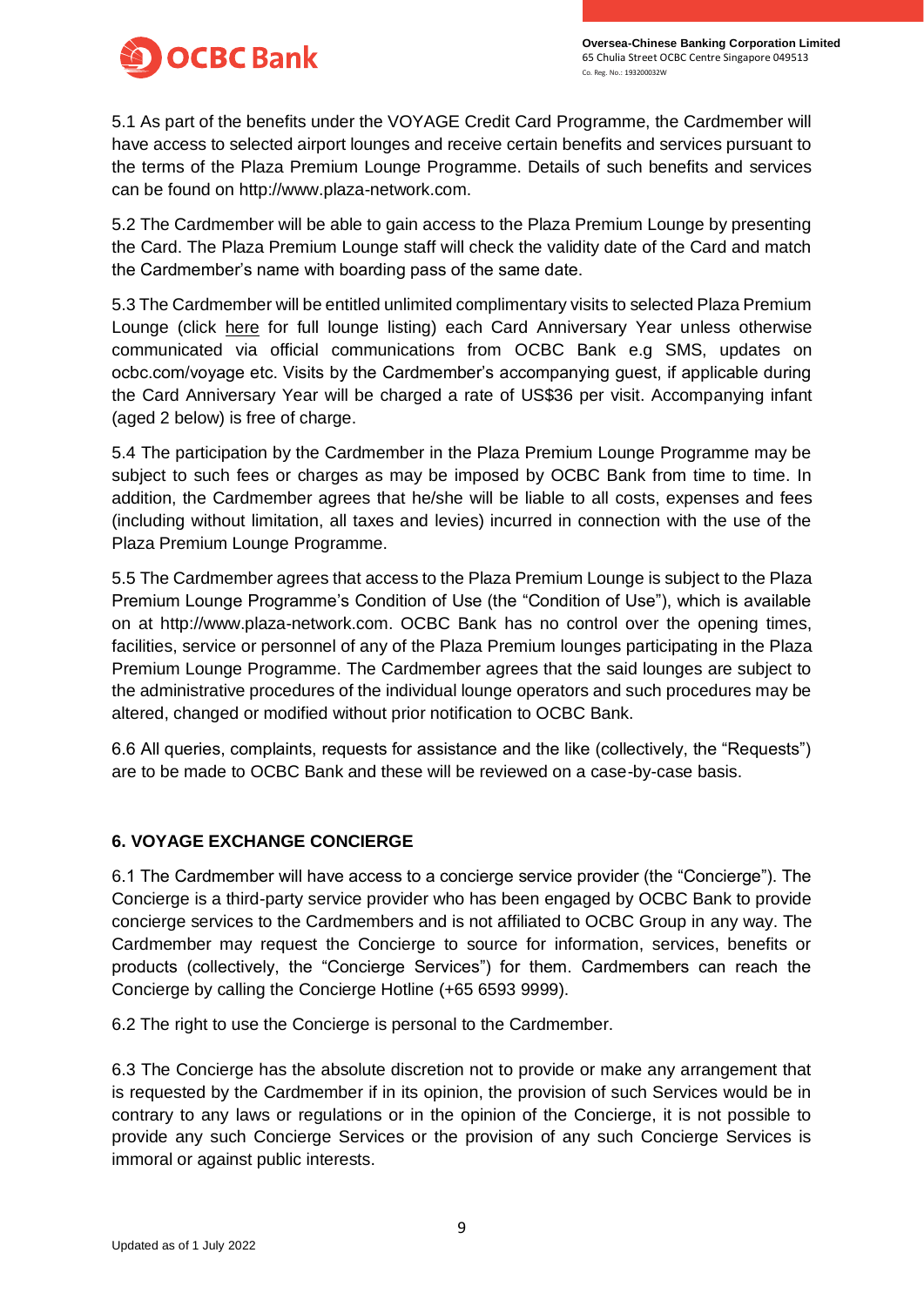

6.4 Although the Concierge Services provided are complimentary, all non-Concierge Servicerelated costs shall be borne by the Cardmember. Examples of such costs include but shall not be limited to the cost of physical goods that the Cardmember has instructed the Concierge to purchase. The Cardmember agrees that he/she will only use the Card to pay for any goods or services obtained via the Concierge.

6.5 All orders or requests made by the Cardmember to the Concierge are subject to verification by OCBC Bank. Failure by the Cardmember to provide information to the Concierge as per OCBC Bank's records may invalidate the Cardmember's concierge request.

6.6 In connection with the provision of Concierge Services, the Concierge will communicate with the relevant third parties on the Cardmember's behalf. However, in cases where the Concierge deems that it is more appropriate for the Cardmember to contact or communicate with any third party directly, the Concierge will inform the Cardmember accordingly, and it becomes the Cardmember's sole responsibility to communicate with the relevant third party.

6.7 Third party suppliers may impose their own terms and conditions in connection with the provision of the goods and/or services requested for via the Concierge Service. By accepting the goods and/ or services, the Cardmember agree to be bound by such terms and conditions, where applicable.

6.8 Customs duties and other relevant taxes or levies (collectively, "Taxes") may be imposed at any time on the Concierge Services requested by the Cardmember and the Cardmember shall be liable to pay all such Taxes. Any additional associated costs or third-party expenses (which includes, without limitation, any handling charges) (collectively, "Additional Charges") incurred in the procurement, provision or the delivery of the Concierge Services shall also be paid for by the Cardmember. If applicable, the Cardmember hereby authorises OCBC Bank to debit or charge such Additional Charges and the Taxes to the Card account.

6.9 At all times, the Cardmember must ensure that the Card is able to cover the cost of the goods and services purchased pursuant to the Concierge Service, the Taxes and the Additional Charges. In the event that there are insufficient funds in the Card account, the Cardmember shall be liable to indemnify OCBC Bank for any losses, damages, claims (whether claimed from third parties or otherwise), liabilities, expenses and funds incurred by OCBC Bank as a result of the Cardmember's inability to pay for the outstanding amounts incurred in the Card account.

6.10 If the Concierge is unable to process any request made by a Cardmember, it will inform the Cardmember as soon as reasonably practicable. OCBC Bank shall not be liable in anyway if the Concierge and or the relevant third-party supplier is unable to provide the Cardmember with the goods and/or services requested for.

6.11 No representation or warranty whatsoever (including without limitation any representation or warranty as to accuracy, usefulness, adequacy, timeliness or completeness) is given by OCBC Bank in respect of any information obtained by the Cardmember as a result of their usage of the Concierge. OCBC Bank shall not be responsible or liable for any loss or damage whatsoever arising directly or indirectly howsoever in connection with or as a result of any person acting on or relying on any information provided in connection with the Cardmember's usage of the Concierge Service.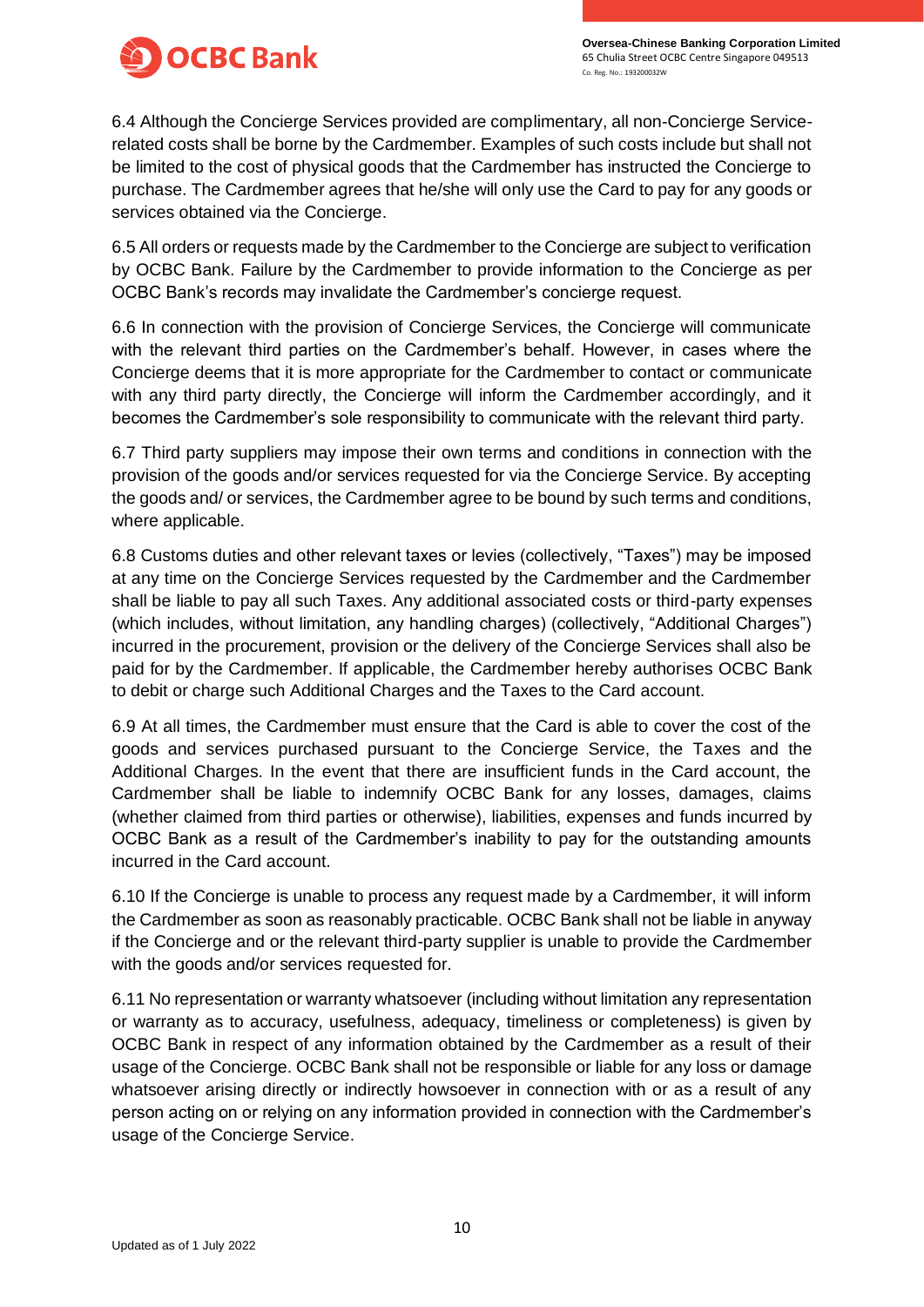

6.12 The Cardmember shall not be entitled to cancel any Concierge Service request once it has been made. In the event the Cardmember insists on a cancellation, the Cardmember will be required to pay whatever costs that may be imposed by the third-party supplier as a result of the cancellation. The Cardmember shall also be liable to all losses and damages or any other costs that may be suffered or incurred by OCBC Bank as a result of the cancellation of the Concierge Service request.

### 6.13 **Use of Cardmember's personal data in relation to the Concierge Service**

6.13.1 To enable the Cardmember to enjoy seamless service when accessing the Concierge Services, OCBC Bank will share the Cardmember's personal data (including name, date of birth, address, mobile number and e-mail address) with the Concierge. Such personal data will be used by the Concierge to attend to the Cardmember's request for Concierge Services from time to time, and the Cardmember hereby consents to such disclosure by OCBC to the Concierge and vice versa

6.13.2 The Concierge may ask the Cardmember to provide further personal data in addition to the type of personal data referred to in clause 6.13.1, where such data is necessary to carry out the Cardmember's request. The Cardmember acknowledges that the Concierge may not be able to fulfil the Cardmember's request if he / she does not consent to the disclosure of such additional data to the Concierge.

6.13.4 As the Concierge only acts as an intermediary between the Cardmember and thirdparty service providers or suppliers (the "**Third-Party Suppliers**") who actually deliver the services or goods ordered by the Cardmember through the Concierge, the Concierge may share the Cardmember's personal data with Third-Party Suppliers in order to process the Cardmember's requests. The Cardmember acknowledges that the Concierge and / or the Third-Party Suppliers may not be able to fulfil the Cardmember's request if he / she does not consent to the disclosure of his / her personal data to the Third-Party Supplier.

6.13.5 The Cardmember's personal data may be disclosed for the following purposes:

- a. if the Concierge is required or authorized to do so by applicable law or in connection with legal proceedings;
- b. if a request is made to the Concierge to do so by a court or government authority;
- c. if the Concierge believe(s) that such disclosure (i) is necessary to protect or defend their rights, any aspect of the Concierge's service or the Cardmember; (ii) may prevent any physical or financial harm; or (iii) is necessary for any investigation, prevention or action related to illegal activities, suspected fraud or a situation involving a potential threat to the security of a person; provided that the Concierge shall, to the extent practicably

possible or permissible by law or regulations, prior to such disclosure consult with the Cardmember as to the proposed form, nature and purpose of the disclosure.

6.13.6 If a Cardmember:

- a. has any questions or feedback relating to the collection, use, disclosure or processing of his/her personal data by the Concierge;
- b. wishes to withdraw his/her consent to any such use of his/her personal data by the Concierge; or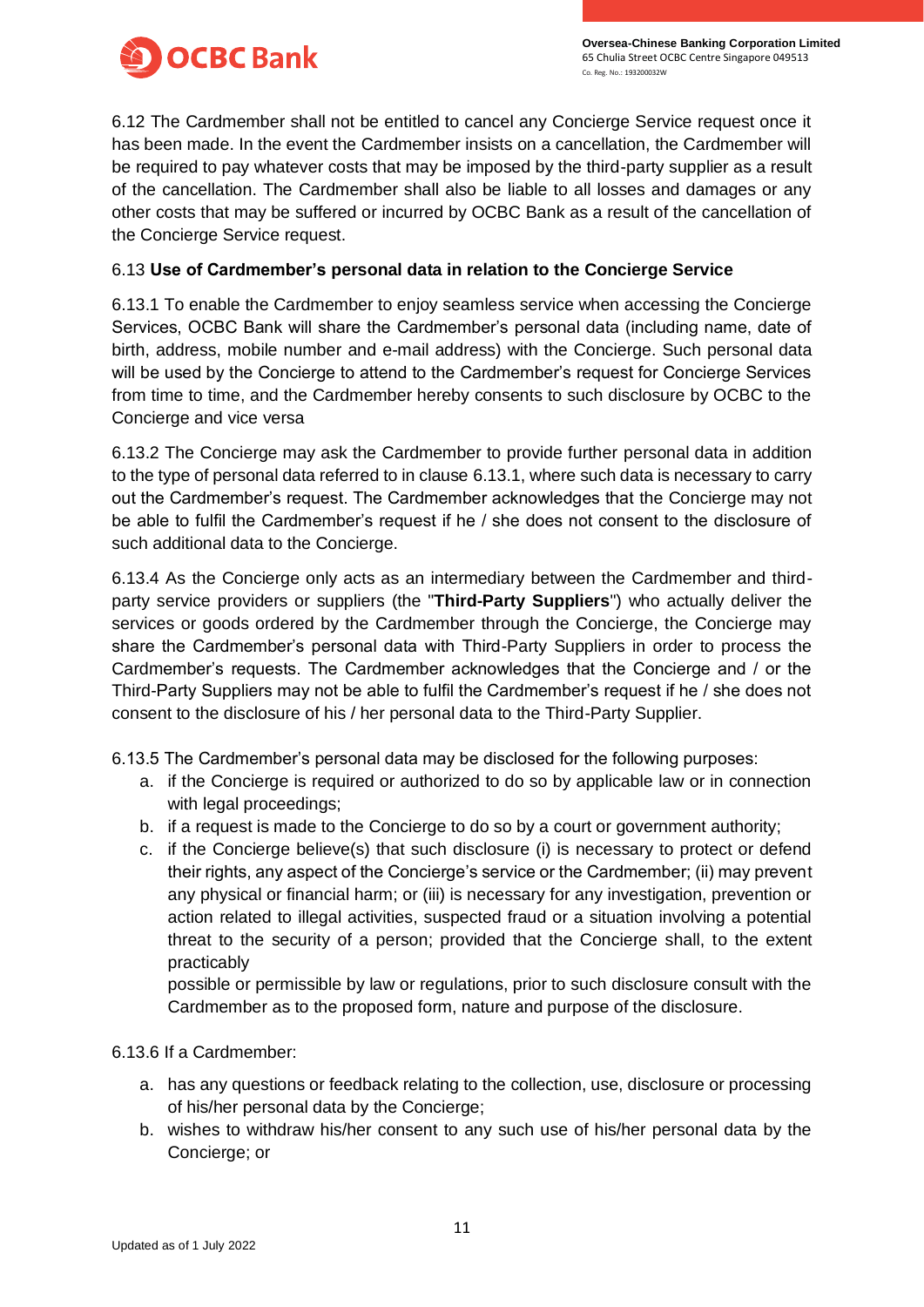



c. wishes to obtain access and make corrections to his/her personal data records with the Concierge the Cardmember may approach the Concierge via [personaldata@voyagemiles.com.](mailto:personaldata@voyagemiles.com)

# **7. CALTEX**

Cardmembers are entitled to receive a 19% onsite discount for Caltex Platinum 98/Premium 95/Regular 92 with Techron® and Caltex Diesel with Techron® D Caltex at all Caltex stations in Singapore, when they make petrol purchases with their Card.

# **8. Tower Club Singapore ("Club") Access Terms and Conditions (Applicable only for OCBC Premier Private Client VOYAGE Credit Cardmembers and Bank of Singapore VOYAGE Cardmembers only)**

8.1 OCBC Premier Private Client VOYAGE Credit Cardmembers and Bank of Singapore VOYAGE Cardmembers (main and supplementary) will not be charged any joining fees or monthly dues by the Club for access to all its dining facilities.

8.2 OCBC Premier Private Client VOYAGE Credit Cardmembers and Bank of Singapore VOYAGE Cardmembers are granted access to the Club's dining facilities and amenities (such as Concierge Service, Private Dining Rooms) as reciprocal Members of Club.

8.3 OCBC Premier Private Client VOYAGE Credit Cardmembers and Bank of Singapore VOYAGE Cardmembers are allowed to bring any number of guests, subject to the Club's capacity.

8.4 For Tower Club rules and by-laws:<https://www.tower-club.com.sg/bylaws.php>

8.5 OCBC Premier Private Client VOYAGE Credit Cardmembers and Bank of Singapore VOYAGE Cardmembers must book or make reservation(s) with VOYAGE Exchange in order to enjoy privileged access to the Club. At point of visit, the OCBC Premier Private Client VOYAGE Credit Cardmembers and Bank of Singapore VOYAGE Cardmember must present the OCBC Premier Private Client VOYAGE Credit Card or Bank of Singapore VOYAGE Card, as applicable to access the Club of which the Club will check the validity date of the card at point of entry.

8.5.1 Reservation for food and beverage facilities, booking must be made at least one (1) working day in advance.

8.5.2 Reservation for general dining (in Main, Western or Chinese Dining Area) on set menu, booking must be made at least two (2) working days in advance.

8.5.3 Reservations for main dining room and private dining room, all bookings will be based on availability and on a first come, first served basis.

8.5.4 Reservation for Club events and where set menus are requested, bookings must be made at least five (5) working days in advance.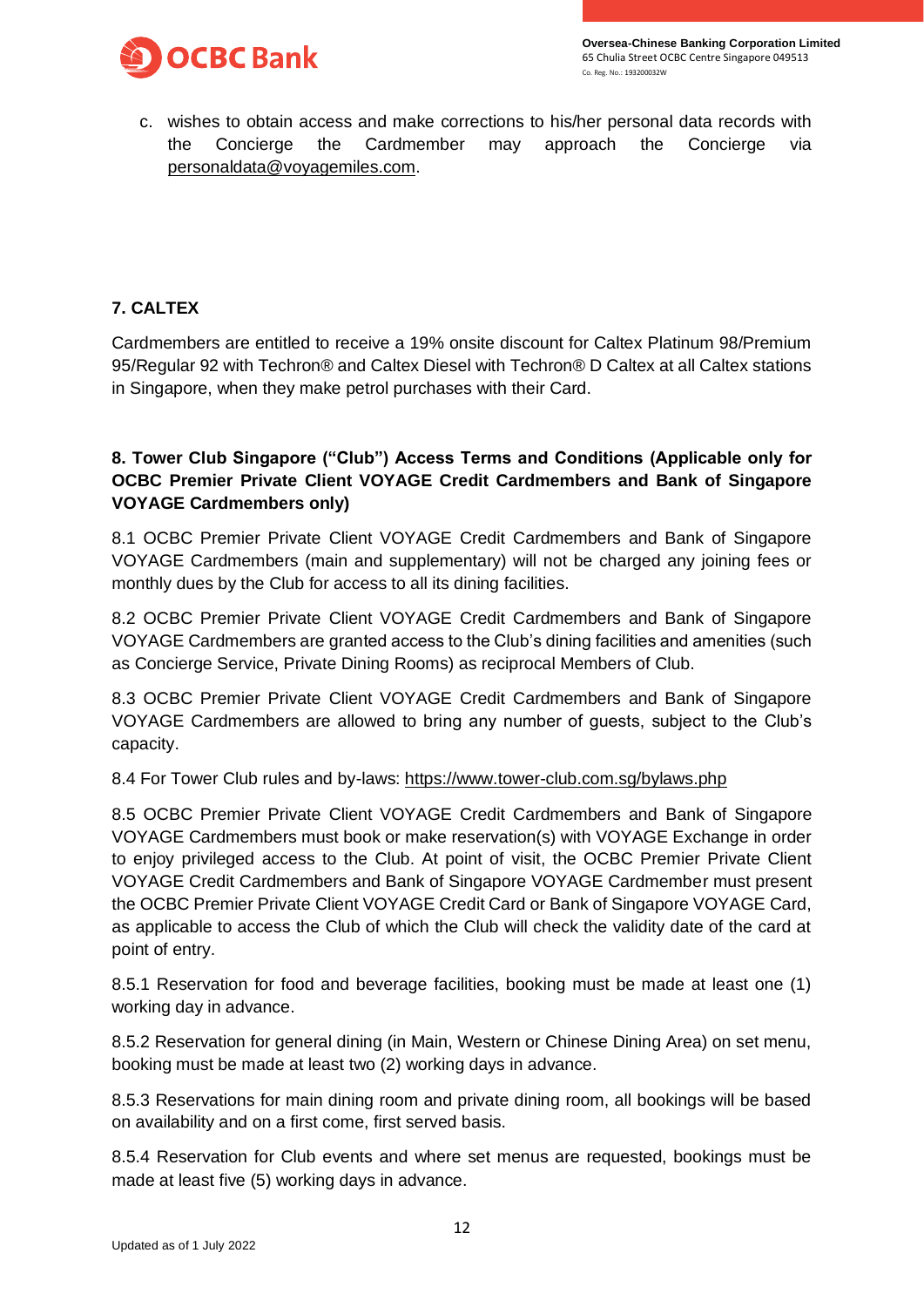

8.5.5 For all bookings of private dining rooms, a minimum spend is required, as per the Club's Member Rules and Regulations.

8.6 For Club events, OCBC Premier Private Client VOYAGE Credit Cardmembers and Bank of Singapore VOYAGE Cardmembers will charged based on the event's set menu pricing.

8.7 As part of the club rules and as Reciprocal Member, any spend in the Club will be subject to 10% surcharge and 10% service charge (excluding the prevailing GST). The service charge will be calculated based on the total amount after the inclusion of the 10% surcharge.

8.7.1 All charges must be made to the OCBC Premier Private Client VOYAGE Credit Card or Bank of Singapore VOYAGE Card, as applicable.

8.8 Cancellation of private dining rooms and Club events should be made with VOYAGE Exchange at least four (4) working days in advance. For all other cancellations, it will be spelt out in the email or confirmation form for any other kind of events and reservations if there are deviations. Otherwise, OCBC Bank reserves the right to charge the OCBC Premier Private Client VOYAGE Credit Cardmembers and Bank of Singapore VOYAGE Cardmember for the cost incurred.

8.8.1 For private dining room reservations, a 50% cancellation fee is charged based on selected menu price or S\$300 + 7% based on Ala Carte menu if cancellation is made within three (3) working days before actual reservation date and time or event, If cancellation is made on the day of reservation or event, a 100% cancellation fee is charged based on the required selected menu pricing and final number of attendees

8.8.2 For Club event reservations, a 50% cancellation fee of event price applies 3 working days before the event. A cancellation on the day itself will result in full payment for number of attendees.

8.9 The provision of services, activities or benefits stated is the responsibility of the respective service establishment.

8.10 OCBC Bank acts solely as a payment provider and is not responsible or liable in the event that such services, activities or benefits are not provided or fulfilled by the service establishment.

8.11 OCBC Premier Private Client VOYAGE Credit Cardmembers and Bank of Singapore VOYAGE Cardmembers acknowledge that any disputes in relation to the above are to be directed solely to the service establishment providing such services, activities or benefits.

8.12 Tipping and other gratuities are stritly prohibited in the Club.

8.13 The benefits cannot be used in conjunction with any other offers and/or promotions.

8.14 OCBC Premier Private Client VOYAGE Credit Cardmembers and Bank of Singapore VOYAGE Cardmembers will enjoy complimentary usage of the Club's valet parking on weekdays (Mondays - Fridays) after 6.30pm.

8.15 Parking fee, as per charges levied by the building management, is applicable and will be borne by OCBC Premier Private Client VOYAGE Credit Cardmembers and Bank of Singapore VOYAGE Cardmembers.

## **9. ACCESS TO EXCLUSIVE BENEFITS, PRIVILEGES AND OFFERS.**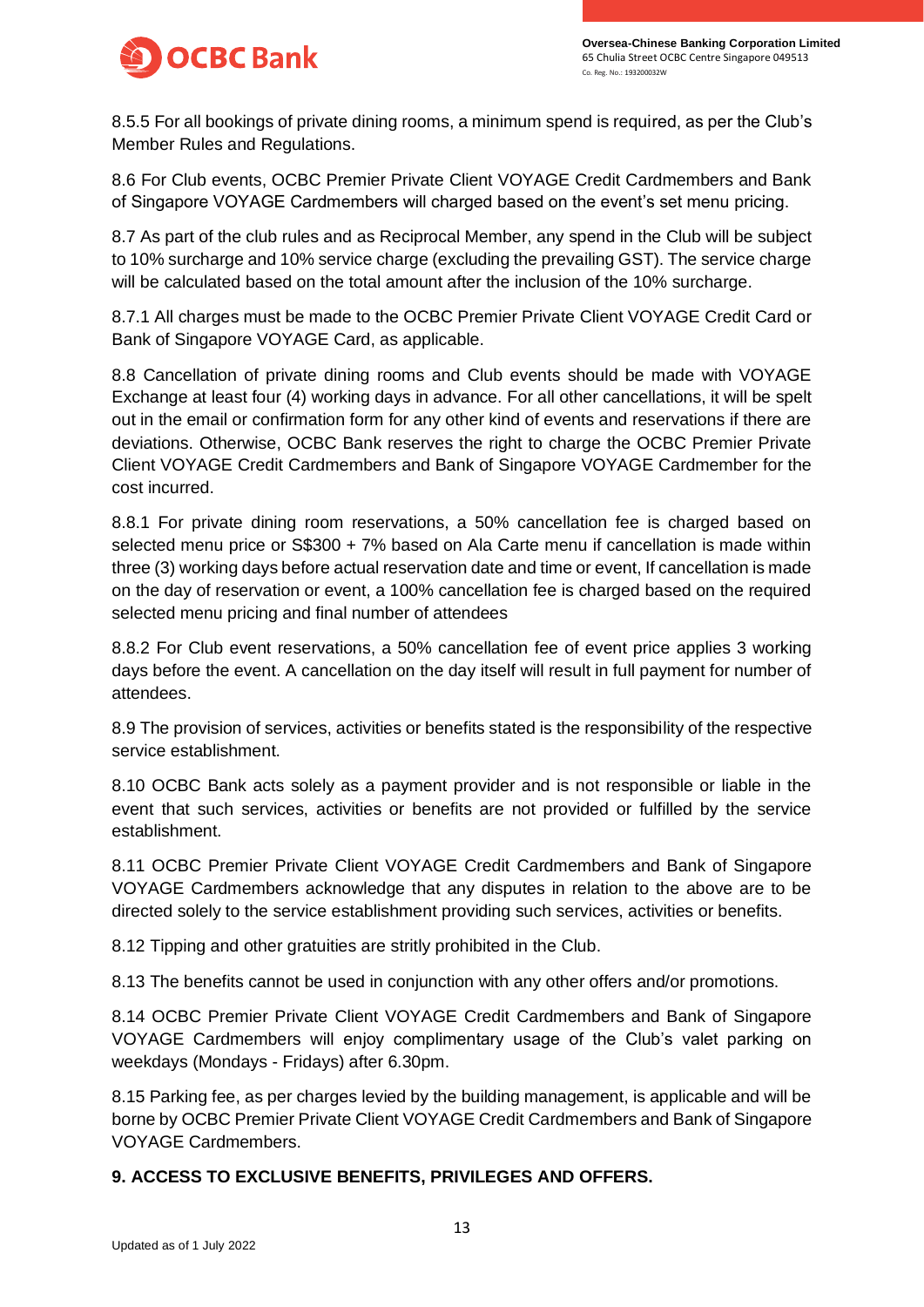



9.1 As part of the features of the VOYAGE Credit Card, Cardmembers will be granted access to exclusive benefits, privileges, offers and promotions (the "Exclusive Benefits").

9.2 For avoidance of doubt, depending on the nature of the relevant benefit, privilege, offer or promotion, the Exclusive Benefits may be offered on a general basis to all Cardmembers, or on a targeted basis to specific groups or segments of the Cardmembers.

9.3 The Exclusive Benefits may be communicated to Cardmembers through such means and channels as may be determined by OCBC Bank at its absolute discretion, and Cardmembers are hereby deemed to have consented to OCBC Bank sending such communications to the Cardmembers.

9.4 OCBC Bank shall not be responsible or liable to any Cardmember in the event that any Exclusive Benefit(s) is/are not communicated to the relevant Cardmember for any reason whatsoever.

### **10. GENERAL**

10.1 The benefits made available to Cardmembers pursuant to the terms of the Programme are not exchangeable or refundable for cash, credit or kind.

10.2 OCBC Bank shall have the right to use agents, contractors or correspondents or any other third party as it deems appropriate in its sole and absolute discretion to administer and/or implement the Programme and OCBC Bank shall not be liable to any person for any act, omission or neglect on the part of such agents, contractors, correspondents or third parties.

10.3 OCBC Bank reserves the right to suspend, withdraw or terminate the Programme at any time without notice. The decision of OCBC Bank on all matters relating to the Programme shall be final, binding and conclusive on all Cardmembers, including without limitation, any decision on the eligibility of any person to participate in the Programme.

10.4 OCBC Bank may at any time at its sole and absolute discretion, without notice or assigning any reasons therefore, delete, vary, supplement, amend or modify the terms of the Programme at any time. The Cardmembers are deemed to accept and are bound by such variations, additions, deletions, amendments and/or modifications if the Cardmember do not terminate the use of the Card.

10.5 In the event of any inconsistency between terms and conditions and any brochure, marketing or promotional materials relating to Programme, the terms of the Programme as set out herein shall prevail.

10.6 OCBC Bank assumes no responsibility for any of the contents found on third party websites referred to in the terms and conditions of the Programme, and shall not be held responsible or liable for any loss or damages caused or alleged to have been caused by use of or reliance on any content, products or services available on such sites. OCBC Bank does not have control of such websites and the reference to any such websites in these terms and conditions does not mean that OCBC Bank endorses the material on such websites or has any association with the owner thereof.

10.7 A person who is not a party to the terms and conditions of the Programme has no right under the Contracts (Rights of Third Parties) Act Cap 53B to enforce any term or condition of the Programme.